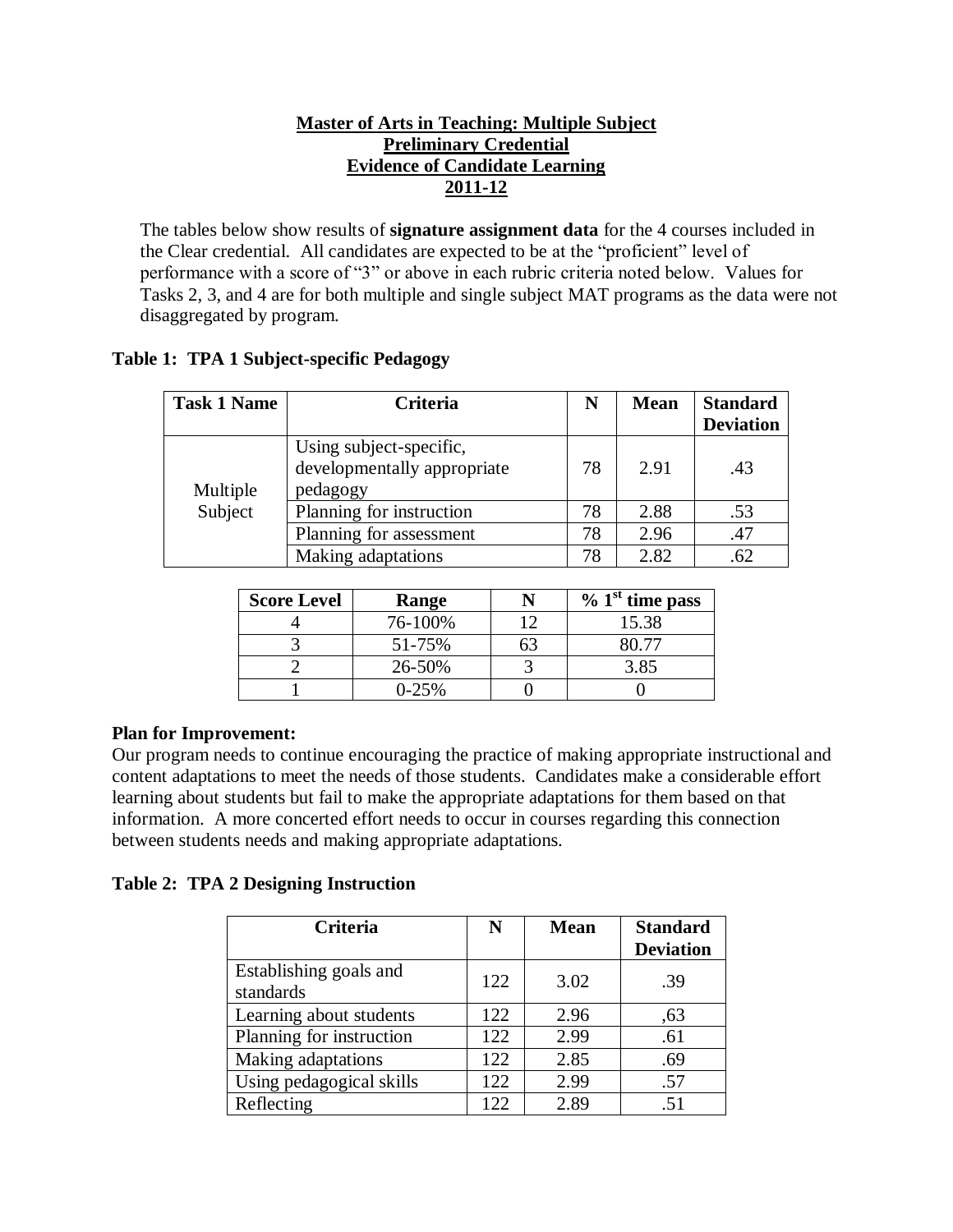| <b>Score Level</b> | Range   |    | $\%$ 1 <sup>st</sup> time pass |
|--------------------|---------|----|--------------------------------|
|                    | 76-100% | 33 | 27.05                          |
|                    | 51-75%  |    | 69.67                          |
|                    | 26-50%  |    | 3.28                           |
|                    | $0-25%$ |    |                                |

Our program needs to continue encouraging the practice of making appropriate instructional and content adaptations to meet the needs of those students. Candidates make a considerable effort learning about students but fail to make the appropriate adaptations for them based on that information. A more concerted effort needs to occur in courses regarding this connection between students needs and making appropriate adaptations.

**Table 3: TPA 3 Assessing Learning**

| Criteria                            | N   | <b>Mean</b> | <b>Standard</b><br><b>Deviation</b> |
|-------------------------------------|-----|-------------|-------------------------------------|
| Establishing goals and<br>standards | 100 | 3.01        | .49                                 |
| Planning for assessment             | 100 | 3.11        | .48                                 |
| Learning about students             | 100 | 3.07        | .39                                 |
| Making adaptations                  | 100 | 2.81        | .67                                 |
| Analyzing evidence                  | 100 | 3.06        | .52                                 |
| Reflecting                          | 100 | 3.13        | .46                                 |

| <b>Score Level</b> | Range     | $\%$ 1 <sup>st</sup> time pass |
|--------------------|-----------|--------------------------------|
|                    | 76-100%   | 26.0                           |
|                    | 51-75%    |                                |
|                    | 26-50%    |                                |
|                    | $0 - 25%$ |                                |

## **Plan for Improvement:**

Our program needs to continue encouraging the practice of making appropriate instructional and content adaptations to meet the needs of those students. Candidates make a considerable effort learning about students but fail to make the appropriate adaptations for them based on that information. A more concerted effort needs to occur in courses regarding this connection between students needs and making appropriate adaptations.

## **Table 4: TPA 4 Culminating Teaching Experience**

| <b>Criteria</b>                  |    | <b>Mean</b> | <b>Standard</b><br><b>Deviation</b> |
|----------------------------------|----|-------------|-------------------------------------|
| Establishing goals and standards | 89 | 3.16        |                                     |
| Learning about students          | 89 | 3 19        | .59                                 |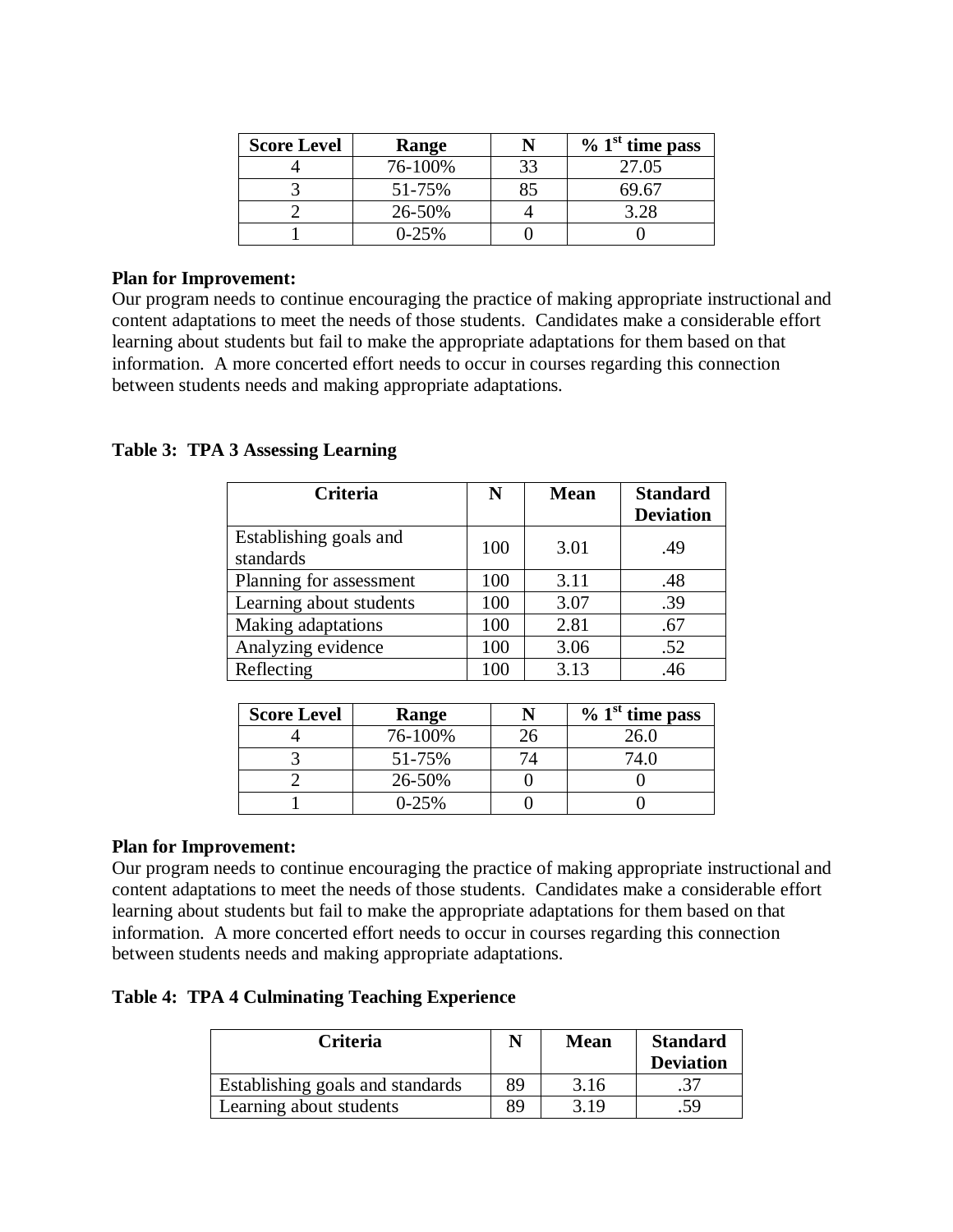| Describing classroom environment | 89 | 3.36 | .55 |
|----------------------------------|----|------|-----|
| Planning for instruction         | 89 | 3.15 | .54 |
| Making adaptations               | 89 | 2.64 | .69 |
| Using pedagogical skills         | 89 | 3.13 | .45 |
| Analyzing student evidence       | 89 | 2.97 | .64 |
| Reflection                       | 89 | 3.19 |     |
|                                  |    |      |     |

| <b>Score Level</b> | Range   | $\%$ 1 <sup>st</sup> time pass |
|--------------------|---------|--------------------------------|
|                    | 76-100% | 43.82                          |
|                    | 51-75%  | 56.18                          |
|                    | 26-50%  |                                |
|                    | $0-25%$ |                                |

Our program needs to continue encouraging the practice of making appropriate instructional and content adaptations to meet the needs of those students. Candidates make a considerable effort learning about students but fail to make the appropriate adaptations for them based on that information. A more concerted effort needs to occur in courses regarding this connection between students needs and making appropriate adaptations.

#### **Table 5: EDU 600 Signature Assignment**

| <b>Criteria</b>                                                                                | N  | <b>Mean</b> | <b>Standard</b><br><b>Deviation</b> |
|------------------------------------------------------------------------------------------------|----|-------------|-------------------------------------|
| Knowledge of research-based<br>theories and principles of<br>human learning and<br>development | 26 | 3.88        | .33                                 |
| Knowledge about how these<br>theories affect classroom<br>practice                             | 26 | 3.85        | .37                                 |
| Reflection on how these<br>theories affect and resonate<br>with candidates' beliefs            | 26 | 3.81        | .4                                  |
| Presentation is grammatically<br>correct, spelling is correct,<br>layout is organized          | 26 | 3.96        | $\mathcal{D}_{\mathcal{L}}$         |

Candidates are scored on four (4) separate criteria. Scores are based on whole numbers with one (1) as the lowest possible score and four (4) as the highest possible score on a 4-point rubric. The average rubric score for this signature assignment is 3.88 on a 4-point rubric.

## **Plan for Improvement:**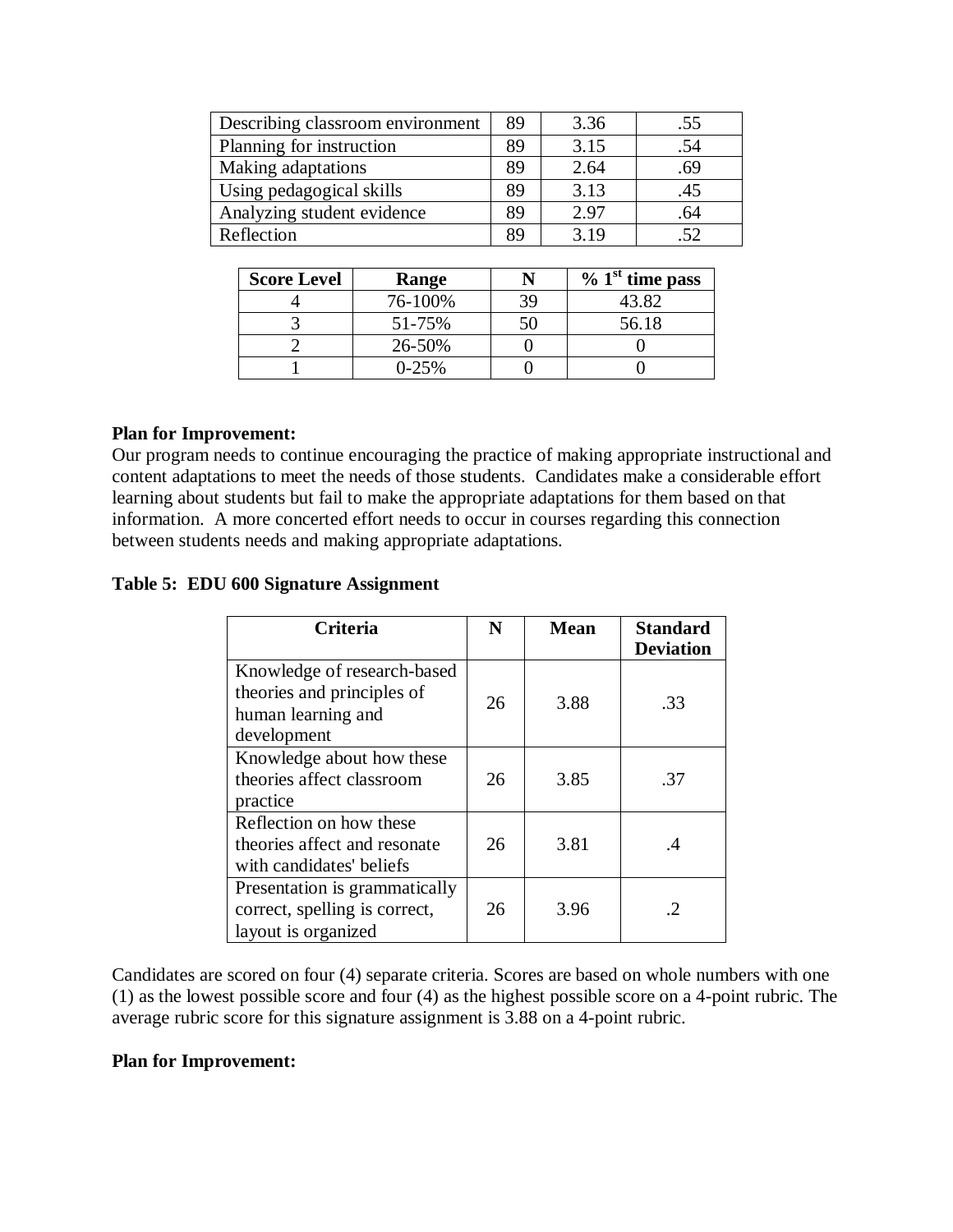The MAT program director along with the EDU 600 course professors will review the rubric criteria results and discuss the consistency of the high scores throughout the Rubric Criteria for this course.

| <b>Criteria</b>                                                                 | N  | <b>Mean</b> | <b>Standard</b><br><b>Deviation</b> |
|---------------------------------------------------------------------------------|----|-------------|-------------------------------------|
| Data collection through<br>anecdotal observation and<br>student conferences     | 34 | 3.90        | .34                                 |
| Data collection to determine<br>student ELD or special needs<br>abilities       | 34 | 3.84        | .46                                 |
| Data collection through<br>administration of literacy<br>assessment instruments | 34 | 3.81        | .43                                 |
| Reflection on student strengths<br>and areas for growth                         | 34 | 3.68        | .55                                 |
| Setting learning goals or next<br>steps for student growth                      | 34 | 3.56        | .72                                 |

# **Table 6: EDU 610 Signature Assignment**

## **Plan for Improvement:**

The MAT program director along with the EDU 610 course professors will review the rubric criteria results and discuss the consistency of high scores throughout the Rubric Criteria for this course as well as address the need to review criteria for lower scores.

|  |  |  | Table 7: EDU 611 Thematic Unit of Instruction Signature Assignment |
|--|--|--|--------------------------------------------------------------------|
|  |  |  |                                                                    |

| <b>Criteria</b>                                                                                                                                                                                                                                                          | N  | <b>Mean</b> | <b>Standard</b><br><b>Deviation</b> |
|--------------------------------------------------------------------------------------------------------------------------------------------------------------------------------------------------------------------------------------------------------------------------|----|-------------|-------------------------------------|
| The candidate provides clear, coherent<br>rationales for the unit, the California Content<br>Standards selected, as well as the way the<br>Integrated, Thematic Unit of Instruction fits<br>with the instruction both prior and subsequent<br>to the unit of instruction | 49 | 3.72        | .39                                 |
| The candidate is able to identify the<br>California State Standards for the Integrated,<br>Thematic Unit of Instruction for both the unit<br>and lesson planning and lists appropriate<br>objectives for both the unit and each<br>individual lesson.                    | 49 | 3.91        | .35                                 |
| The Integrated, Thematic Unit of Instruction<br>demonstrates the candidates' ability to plan<br>both long-range and short-term through both                                                                                                                              | 49 | 3.75        | .49                                 |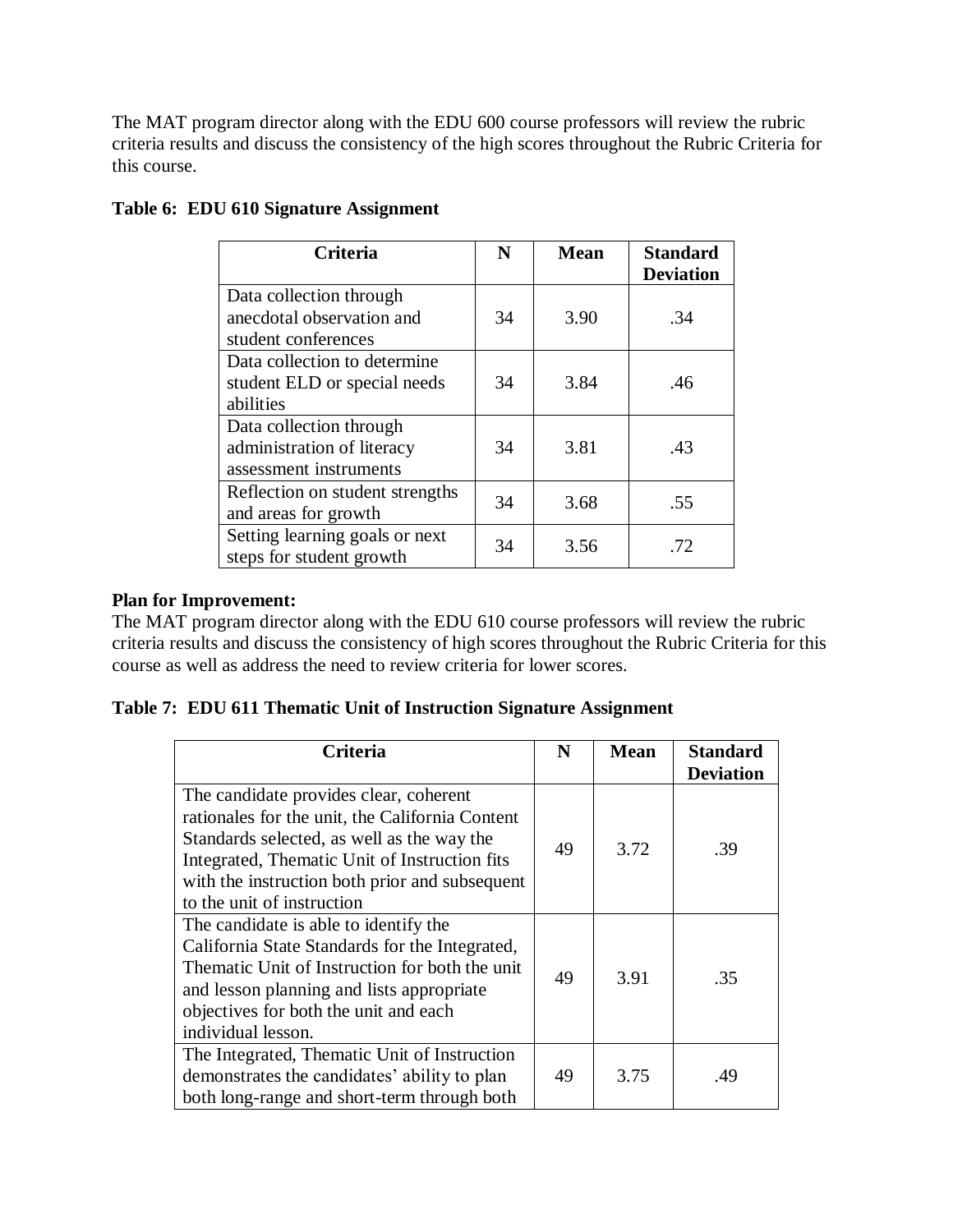| the unit plan itself as well as in individual  |    |      |     |
|------------------------------------------------|----|------|-----|
| lessons.                                       |    |      |     |
| The candidate shows competence in planning     |    |      |     |
| instruction that will provide quality          |    |      |     |
| instruction to all students including, but not | 49 | 3.42 | .61 |
| limited to: Gifted, ELL, Special Needs and     |    |      |     |
| At-Risk students.                              |    |      |     |
| The Integrated, Thematic Unit of Instruction   |    |      |     |
| demonstrates the candidates' knowledge and     | 49 | 3.78 | .45 |
| plan for application of effective formative    |    |      |     |
| and summative assessments                      |    |      |     |
| The Integrated, Thematic Unit of Instruction   |    |      |     |
| demonstrates the candidates' ability to gather |    |      |     |
| and use meaningful, pertinent and reliable     | 49 | 3.82 | .44 |
| resources to support the effectiveness of the  |    |      |     |
| unit                                           |    |      |     |
| Presentation is grammatically correct,         | 49 | 3.90 | .37 |
| spelling is correct, layout is organized       |    |      |     |

Since this is the first time data has been collected for this signature assignment in the multiple subject program, faculty noticed 2 areas were in need of improvement: making adaptations and the development of thematic unit of instruction. Components of this assignment are necessary and will be still be introduced and/or discussed in this course. A review of the candidate learning outcomes need to address and find ways to improve these 2 areas. Faculty who teach this course continue to meet and further develop this signature assignment.

## **Table 8: Disposition Assessment Data**

| <b>Criteria</b>                                                                                                                                                                                                                                                                         | N  | <b>Mean</b> | <b>Standard</b><br><b>Deviation</b> |
|-----------------------------------------------------------------------------------------------------------------------------------------------------------------------------------------------------------------------------------------------------------------------------------------|----|-------------|-------------------------------------|
| Indicator 1: Dignity and Honor. The candidate<br>honors and respects the worthiness of all<br>individuals in word and deed based on PLNU's<br>Wesleyan heritage: We are individuals created<br>in the image of God, committed to civility,<br>respect, hospitality, grace, and service. | 36 | 3.97        | .17                                 |
| Indicator 2: Honesty and Integrity. The<br>candidate demonstrates honesty, integrity, and<br>coherence in attitudes, and actions, and is<br>accountable to the norms and expectations of the<br>learning community                                                                      | 36 | 4           | 0                                   |
| Indicator 3: Caring, Patience, and Respect. The<br>candidate demonstrates caring, patience,<br>fairness and respect for the knowledge level,<br>diversity, and abilities of others, ensuring that                                                                                       | 36 | 3.97        | .17                                 |